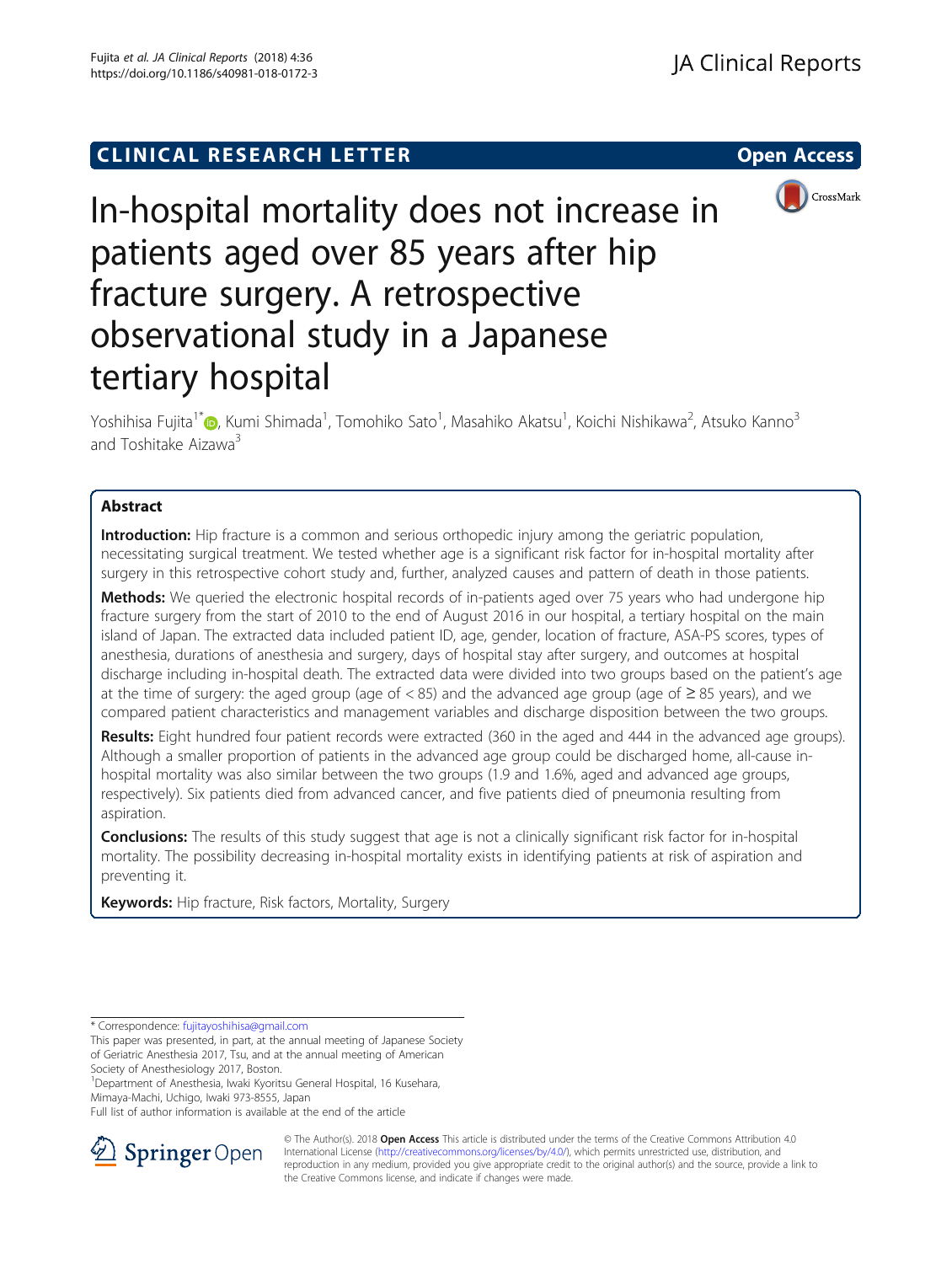## Background

Hip fracture is a common and serious orthopedic injury among the geriatric population, necessitating surgical treatment. Reports from the UK and US indicate that 30-day postoperative mortality and morbidity are still high, at 6.5 and 5.[2](#page-3-0)%, respectively  $[1, 2]$  $[1, 2]$ . Although age is one of the significant predictors for increased mortality, it may actually be a surrogate measure for other variables, especially since frailty or reduced functional capacity rather than chronological age predict postoperative mortality after surgery overall [\[3](#page-3-0)–[5](#page-3-0)]. Causes and pattern of death after hip fracture surgery are not well understood, and the need to improve postoperative mortality after hip fracture is clear.

In this study, we used the database of hip fracture patients in our hospital to analyze causes and pattern of death. We hypothesized that if age is a clinically significant factor for mortality after hip fracture surgery, there should be a difference between groups when stratified by chronological age.

## **Methods**

Iwaki Kyoritsu General Hospital Ethics Committee (the reference number H28-9) approved the study plan. We queried the electronic hospital records of in-patients aged over 75 years who had undergone hip fracture surgery from the start of 2010 to the end of August 2016 in our hospital, Iwaki Kyoritsu General Hospital. The ethics committee waived to obtain individual informed consent to participate in the study from patients.

This hospital is a tertiary hospital covering a population of 348,000 in an area of 1232  $\text{km}^2$  on the main island of Japan. The extracted data included patient ID, age, gender, location of fracture, ASA score, types of anesthesia, durations of anesthesia and surgery, days of hospital stay after surgery, and outcomes at hospital discharge including in-hospital death. The primary outcome was all-cause in-hospital mortality.

The extracted data were divided into two groups based on the patient's age at the time of surgery: the aged group (aged less than 85 years) and the advanced age group (aged 85 years or older), and we compared patient characteristics and management variables and discharge disposition between the two groups. We reviewed the electronic records of patients who died in the hospital following surgery to identify the cause of death, which was made from the clinical diagnosis. Currently, postmortem examination is not usual in Japan when patients die after surgery during a hospital stay.

Statistical analysis was performed using SPSS Ver. 22. Univariate analyses between the aged and advanced age groups were performed using an unpaired  $t$  test for continuous variables, and chi-squared test for categorical data. We also used binomial multivariate logistic regression to test whether mortality (a dichotomous-dependent variable) can be predicted based on independent variables: ASA score, age groups, gender, types of anesthesia, and location of fracture. Descriptive data were presented as mean  $\pm$  standard deviation (S.D.), and a  $p < 0.05$  was considered significant.

#### Results

## Comparison in-hospital mortality between the aged and advanced age groups

Demographic data showed some differences between two groups, and there was a slightly higher proportion of females and extra-capsular fractures in the advanced age group (Table [1](#page-2-0)). While ASA score did not differ between the two groups, a greater proportion of patients in the advanced age group underwent spinal anesthesia, and durations of anesthesia and surgery were shorter in the advanced age group than the aged group. There was no statistical difference in the length of hospital stay after surgery between the two groups. Neither mortality rate nor discharge disposition did not differ between two groups (Table [2\)](#page-2-0). All-cause in-hospital mortality rates of the both groups were relatively low (1.9 and 1.6%, aged and advanced age groups respectively), and did not differ significantly. Binomial multivariate logistic regression analysis showed that only ASA score is an independent risk factor for in-hospital mortality. Other variables including age difference were not associated with mortality (Table [3](#page-2-0)).

#### Causes and pattern of death

Causes and pattern of death are summarized in the Table [4](#page-2-0). There was no death related to anesthetic management. Six patients died from advanced cancer, all of which were diagnosed preoperatively, and five patients died of pneumonia resulting from aspiration. The other three patients died of pulmonary embolism, congestive heart failure, or sepsis. The mean length of hospital stay after surgery to death was longer in patients with advanced cancer than in patients with aspiration pneumonia  $(64.8 \pm 45.7 \text{ and } 19.4 \pm 13.2 \text{ days}, \text{ respectively}).$ Because three patients in each group died later than 30 days after surgery, 30-day mortality rate was calculated as 0.9 and 1.1%, in the aged and advanced age groups, respectively, and it was assumed that patients discharged did not die within 30 days postoperatively.

## **Discussion**

In this study, we found, firstly, that in-hospital mortality did not differ between aged and advanced age groups, which was confirmed by a univariate analysis and binominal multivariate logistic regression analysis, secondly, that in-hospital morality was low in both groups as compared to the reported values [[1,](#page-3-0) [2\]](#page-3-0), and, thirdly,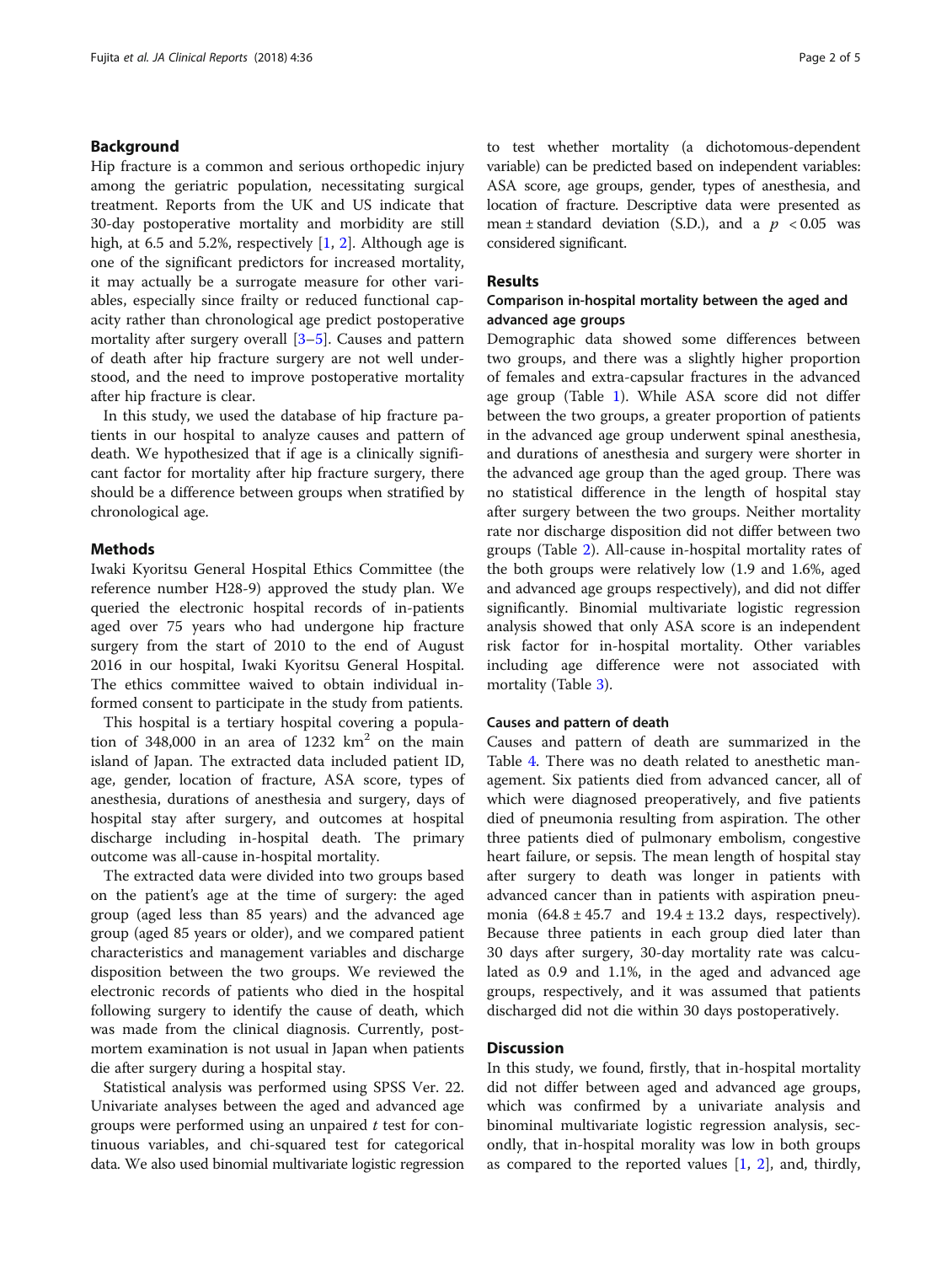| groups                                   |                                    |                                                 |       |  |
|------------------------------------------|------------------------------------|-------------------------------------------------|-------|--|
|                                          | Aged group<br>$(75 \leq aqe < 85)$ | Advanced age group $p$ value<br>$(85 \leq aqe)$ |       |  |
|                                          | $n = 360$                          | $n = 444$                                       |       |  |
| Age (years)                              | $80.4 \pm 2.8$                     | $89.4 \pm 3.5$                                  | 0.000 |  |
| Gender female                            | 281 (78.1)                         | 387 (87.2)                                      | 0.001 |  |
| Locations of the<br>fracture             |                                    |                                                 | 0.008 |  |
| Intra-capsular                           | 157 (43.6)                         | 161 (36.3)                                      |       |  |
| Extra-capsular                           | 186 (51.7)                         | 273 (61.5)                                      |       |  |
| others                                   | 17(4.7)                            | 10(2.3)                                         |       |  |
| ASA-PS score                             |                                    |                                                 | 0.168 |  |
| $ $ or $  $                              | 228 (58.6)                         | 260 (63.3)                                      |       |  |
| III, IV, V                               | 132 (41.4)                         | 184 (36.7)                                      |       |  |
| Types of anesthesia                      |                                    |                                                 | 0.000 |  |
| Α                                        | 105 (29.2)                         | 100 (22.5)                                      |       |  |
| B                                        | 134 (37.2)                         | 98 (22.1)                                       |       |  |
| $\subset$                                | 121 (33.6)                         | 246 (55.4)                                      |       |  |
| Anesthesia duration<br>(minutes)         | $110 \pm 42$                       | $97 + 33$                                       | 0.001 |  |
| Surgery duration<br>(minutes)            | $61 \pm 33$                        | $53 \pm 24$                                     | 0.001 |  |
| LOS after surgery (days) $26.4 \pm 18.7$ |                                    | $22.4 \pm 15.8$                                 | 0.078 |  |

<span id="page-2-0"></span>Table 1 Comparative demographic characteristics of patients with hip fracture surgery between aged and advanced age groups

The data are given as number (%) or the mean  $\pm$  S.D.

ASA-PS American Society of Anesthesiology physical status, A general

anesthesia, B general anesthesia combined with neuraxial or regional block, C spinal anesthesia, LOS length of hospital stay

that most patients died from advanced cancer or aspiration pneumonia.

There are several explanations for the absence of a difference in mortality between the two groups. First, the in-hospital mortality in this study was less than that previously reported from western countries. Even in those studies, the odds ratio of age among patients aged over 70 years is relatively small [\[1](#page-3-0), [6](#page-3-0)]. Age should thus

Table 2 Comparative discharge disposition with hip fracture surgery between aged and advanced age groups

|                                              | Aged group<br>$(75 \leq aqe < 85)$ $(85 \leq aqe)$ | Advanced age group $p$ value |       |  |
|----------------------------------------------|----------------------------------------------------|------------------------------|-------|--|
|                                              | $n = 360$                                          | $n = 444$                    |       |  |
| Outcomes                                     |                                                    |                              | 0.692 |  |
| In-hospital death                            | 7(1.9)                                             | 7(1.6)                       |       |  |
| Disposition                                  |                                                    |                              | 0.174 |  |
| Discharge to other<br>hospitals/nursing home | 201 (55.8)                                         | 277 (62.4)                   |       |  |
| Discharge home                               | 149 (41.4)                                         | 156 (35.1)                   |       |  |
| others                                       | 3(0.8)                                             | 4(0.9)                       |       |  |

The data are given as number (%)

| Table 3 In-hospital mortality after hip fracture surgery. |  |
|-----------------------------------------------------------|--|
| Binominal multivariate regression analysis                |  |

| Variables            | ß       | SE   | OR (95% CI)         | p value |
|----------------------|---------|------|---------------------|---------|
| ASA-PS score         | 1.08    | 0.44 | 2.94 (1.23-7.03)    | 0.015   |
| Age $(85 \leq age)$  | $-0.51$ | 0.57 | $0.60(0.20 - 1.81)$ | 0.599   |
| Gender (female)      | 0.52    | 0.80 | $1.69(0.35 - 8.14)$ | 0.513   |
| Location of fracture |         |      |                     | 0.717   |
| Types of anesthesia  |         |      |                     | 0.917   |

ASA-PS score was associated with in-hospital mortality after surgery. There was no association with other variables including age groups, gender, location of fracture and types of anesthesia

Abbreviations: <sup>β</sup> estimated regression coefficient, SE standard error of <sup>β</sup>, OR odds ratio, 95% CI 95% confidence intervals for the odds ratio. ASA-PS American Society of Anesthesiology physical status explanation of variables, ASA-PS score continuous scale (I–V), age categorical (75  $\leq$  age  $<$  85, 85  $\leq$  age), types of anesthesia categorical (general anesthesia, general anesthesia combined with neuraxial or regional block, spinal anesthesia), location of fracture categorical (inter-capsular, extra-capsular)

be considered as a risk only at the extremes of age, i.e., over 95 years [[7\]](#page-3-0). Second, similarity of ASA-PS scores between the two groups may be an explanation, although we are not aware of the reason why there was no difference in ASA-PS scores between two groups. ASA-PS score, a well-recognized risk factor for postoperative mortality, which was also confirmed in the current study using the binominal multivariate regression analysis, generally increases in parallel with advancing age because the number and severity of comorbidities also increase with aging. We therefore speculate that the ASA-PS score is the independent risk factor for the postoperative mortality in the patients with hip fracture and that age is a confounding variable having an effect on ASA-PS score. Lastly, longer hospital stays may have contributed to decrease mortality in both groups and hence resulted in the absence of mortality difference between two groups [[8\]](#page-3-0). Many patients stayed in the hospital for more than 20 days after surgery in both groups. The longer hospital stays after surgery may reflect less efficient medical care in our health care system [[9](#page-3-0)]. We also note that acute orthopedic and rehabilitation units are not clearly divided in most Japanese hospitals and postoperative patients often

| <b>Table 4</b> Causes and pattern of in-hospital mortality after hip |  |  |  |  |
|----------------------------------------------------------------------|--|--|--|--|
| fracture surgery                                                     |  |  |  |  |

| Number of patients | LOS (days)      |  |  |
|--------------------|-----------------|--|--|
| 6                  | $64.8 + 45.7$   |  |  |
| 5                  | $19.4 \pm 13.2$ |  |  |
|                    | 12              |  |  |
|                    | 25              |  |  |
|                    | 10              |  |  |
|                    |                 |  |  |

Abbreviations: LOS length of hospital stay after surgery, DVT deep vein thrombosis, PE pulmonary embolism, CHF congestive heart failure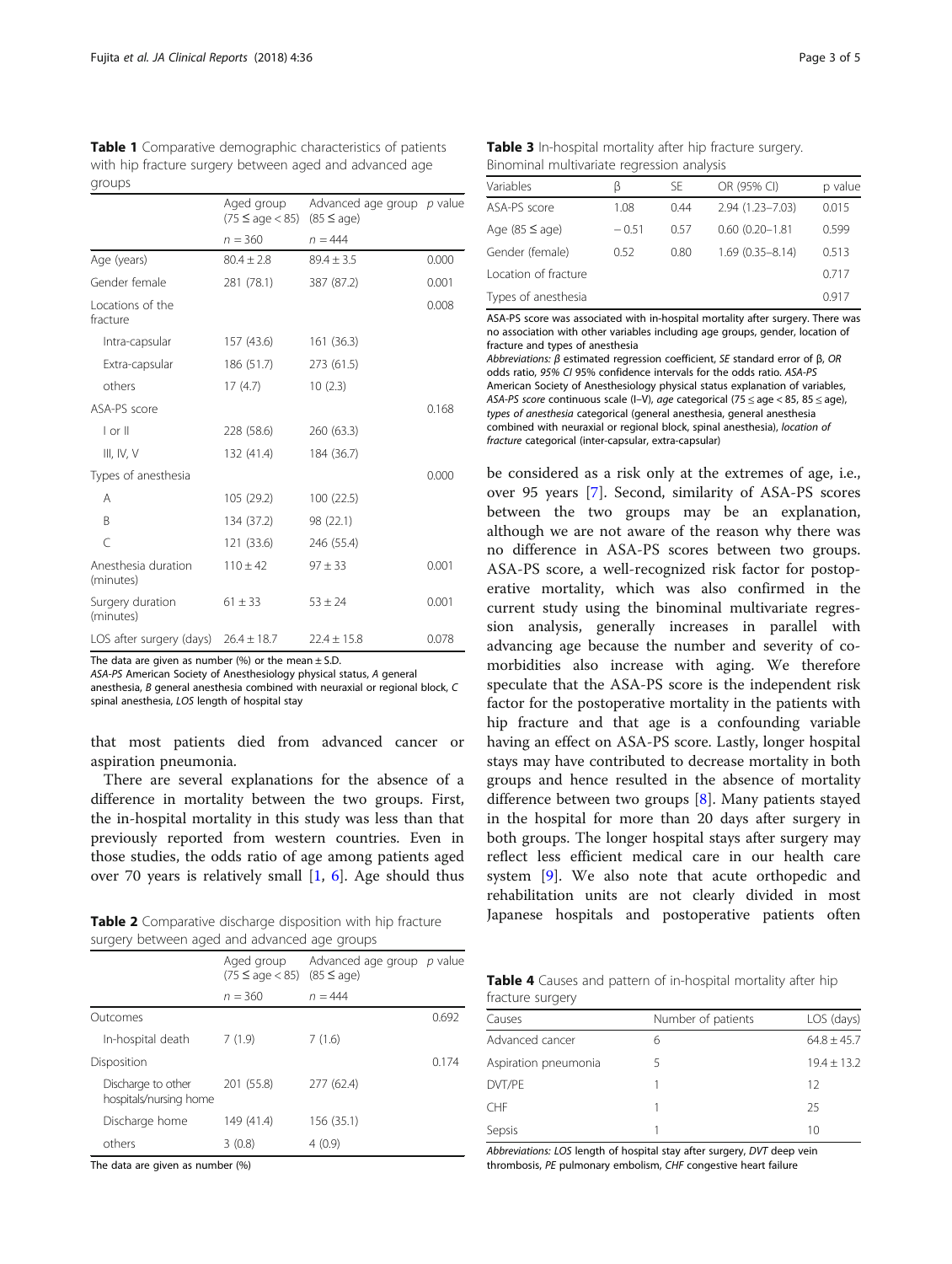<span id="page-3-0"></span>undergo rehabilitation while staying in orthopedic units, which may have better access for medical control.

Although anesthesia-related death is very rare, the best anesthetic techniques for hip fracture surgery are still a matter of debate [10]. In this study, spinal anesthesia was favored over general anesthesia in the advanced age group. We cannot attribute the low in-hospital mortality of the advanced age group to the choice of spinal anesthesia, however, because a mortality benefit with regional anesthesia (epidural or spinal anesthesia) is not proven  $[11]$  $[11]$  $[11]$ . We speculate that the attending anesthesiologists intended to avoid the postoperative delirium associated with general anesthesia in the advanced aged patients.

We found that most patients died from aspiration pneumonia or advanced cancer. The former may be regarded as preventable death. Many hip fracture patients show frailty, limited activities of daily living, and difficulty of swallowing on presentation. Visnjevac et al. [[12\]](#page-4-0) showed that the sub-classification based on their functional status is useful to predict postoperative mortality among octogenarian ASA-III patients. Preoperative assessment of these functions would be of help identifying patients at risk and thus prevent such complications after surgery. In their retrospective study, Chatterton et al. [1] also showed that the most common cause of death was respiratory infection. Preoperative identification of patients at highest risk for early death would help in tailoring surgical management and improving postoperative outcome, but further study is needed.

### Limitations

This is an observational study from a single center. Therefore, it is not necessarily representative of the whole Japanese hospital. However, we think that the results of this study reflect the average performance of tertiary hospitals in Japan because the quality of our hospital was acknowledged by the Japan Council for Quality Health Care. The observational design of our study also precludes causal conclusions. It is possible for patients discharged from the hospital to die earlier than 30 days after surgery at home or in nursing facilities, but such cases occur rarely, if at all. Because patients who are treated in tertiary hospitals are rarely discharged or transferred to another hospital, we believe that the 30-day mortality calculated from our cohort with longer hospital stays does not exceed the in-hospital mortality.

## Conclusions

This retrospective cohort study from a Japanese tertiary hospital demonstrated that in-hospital mortality after hip fracture surgery is relatively low and that it does

not differ between the patients with age of < 85 and with age of  $\geq 85$  years, suggesting that age is not a clinically significant risk factor for in-hospital mortality. Most causes of in-hospital death were advanced cancer or aspiration pneumonia. The possibility decreasing in-hospital mortality exists in identifying patients at risk of aspiration and preventing it. Further studies are needed to assess and improve swallowing function in those patients.

#### Funding

No funding was made. Cost for English editing was payed personally (YF).

#### Availability of data and materials

Please contact author (YF) for data request. It is our policy that our original data are not publicly shared in principle, but for the purpose of audit, they are available from the author.

#### Authors' contributions

YF contributed to the analysis of the results and to the writing of the manuscript with input of all authors. KS contributed to the analysis of the results. TS contributed to the analysis of the results. MA assisted with completing the manuscript. KN assisted with completing the manuscript. AK contributed to the design of the research and to the discussion of the obtained results. TA contributed to the interpretation of the results and took the lead in writing the manuscript. All authors read and approved the final manuscript.

#### Competing interest

The authors declare that they have no competing interests.

#### Author details

<sup>1</sup>Department of Anesthesia, Iwaki Kyoritsu General Hospital, 16 Kusehara, Mimaya-Machi, Uchigo, Iwaki 973-8555, Japan. <sup>2</sup>Department of Disaster and Comprehensive Medicine, Fukushima Medical University, 1 Hikariga-oka, Fukushima 960-1247, Japan. <sup>3</sup>Department of Orthopedic Surgery, Iwaki Kyoritsu General Hospital, 16 Kusehara Mimaya-Machi, Uchigo, Iwaki 973-8555, Japan.

#### Received: 24 March 2018 Accepted: 19 April 2018 Published online: 03 May 2018

#### References

- 1. Chatterton BD, Moores TS, Ahmad S, Cattell A, Roberts PJ. Cause of death and factors associated with early in-hospital mortality after hip fracture. Bone Joint J. 2015;97-B(2):246–51.
- 2. Brauer CA, Coca-Perraillon M, Cutler DM, Rosen AB. Incidence and mortality of hip fractures in the United States. JAMA. 2009;302:1573–9.
- 3. Lin HS, Watts JN, Peel NM, Hubbard RE. Frailty and post-operative outcomes in older surgical patients: a systematic review. BMC Geriatr. 2016;16(1):157.
- Smith T, Pelpola K, Ball M, Ong A, Myint PK. Pre-operative indicators for mortality following hip fracture surgery: a systematic review and metaanalysis. Age Ageing. 2014;43(4):464–71.
- Haleem S, Lutchman L, Mayahi R, Grice JE, Parker MJ. Mortality following hip fracture. Injury. 2008;39:1157–63.
- 6. Holt G, Smith R, Duncan K, Finlayson DF, Gregori A. Early mortality after surgical fixation of hip fractures in the elderly: an analysis of data from the scottish hip fracture audit. J Bone Joint Surg Br. 2008;90(10):1357–63.
- 7. Holt G, Macdonald D, Fraser M, Reece AT. Outcome after surgery for fracture of the hip in patients aged over 95 years. J Bone Joint Surg Br. 2006;88(8):1060–4.
- 8. Nordström P, Gustafson Y, Michaëlsson K, Nordström A. Length of hospital stay after hip fracture and short term risk of death after discharge: a total cohort study in Sweden. BMJ. 2015;350:h696.
- 9. Reich MR, Shibuya K. The future of Japan's health system––sustaining good health with equity at low cost. N Engl J Med. 2015;373(19):1793–7.
- 10. Brox WT, Chan PH, Cafri G, Inacio MC. Similar mortality with general or regional anesthesia in elderly hip fracture patients. Acta Orthop. 2016; 87(2):152–7.